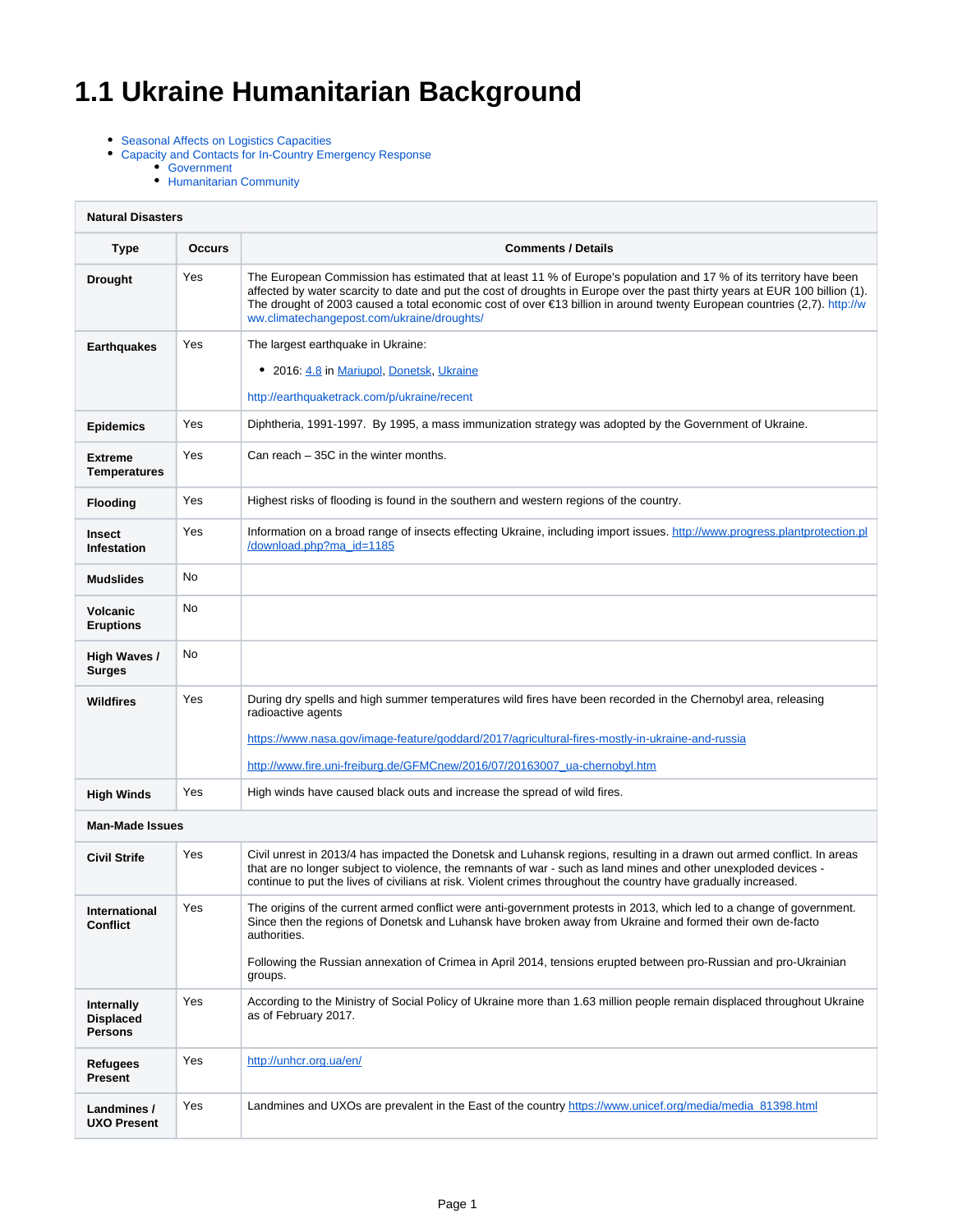For more detailed database on disasters by country, please see: **[Centre for Research on Epidemiology of Disasters](http://www.emdat.be/country-profile)**

## <span id="page-1-0"></span>Seasonal Affects on Logistics Capacities

| <b>Seasonal Effects on Transport</b> |                   |                                                                                      |  |  |  |
|--------------------------------------|-------------------|--------------------------------------------------------------------------------------|--|--|--|
| <b>Transport Type</b>                | <b>Time Frame</b> | <b>Comments / Details</b>                                                            |  |  |  |
| <b>Primary Road Transport</b>        | From November     | Limitations are to be expected due to freezing/low temperatures during winter months |  |  |  |
|                                      | to February       |                                                                                      |  |  |  |
| <b>Secondary Road Transport</b>      | From November     | Limitations are to be expected due to freezing/low temperatures during winter months |  |  |  |
|                                      | to February       |                                                                                      |  |  |  |
| <b>Rail Transport</b>                | From November     | Limitations are to be expected due to freezing/low temperatures during winter months |  |  |  |
|                                      | to February       |                                                                                      |  |  |  |
| <b>Air Transport</b>                 |                   | Occasional closure due to fog and snow.                                              |  |  |  |
| <b>Waterway Transport</b>            |                   | Limitations are to be expected due to freezing/low temperatures during winter months |  |  |  |

Ukraine has a temperate continental climate with cold winters and warm summers. Heavy snow falls and freezing in winter may affect transport/movement.

| Seasonal Effects on Storage and Handling |                           |                             |  |  |  |
|------------------------------------------|---------------------------|-----------------------------|--|--|--|
| <b>Activity Type</b>                     | <b>Time Frame</b>         | <b>Comments / Details</b>   |  |  |  |
| <b>Storage</b>                           | From November to February | Potential Freezing of goods |  |  |  |

Heated warehouse are recommended in winter to avoid freezing of goods. Heavy snow and freezing can affect all aspects of warehouse operations.

## <span id="page-1-1"></span>Capacity and Contacts for In-Country Emergency Response

#### <span id="page-1-2"></span>**Government**

The[State Emergency Service of Ukraine \(SESU\)](http://en.mns.gov.ua/) is the central executive body responsible for the implementation of state policy in the area of civil [protection, protection of population and territories from emergencies, prevention of emergencies, elimination of emergencies, rescue, firefighting, fire and](http://www.dsns.gov.ua/en/)  [labour safety, rescue and emergency service management, and hydro meteorological activity.](http://www.dsns.gov.ua/en/)  [The SESU operates in the Government controlled area and is mainly focused assisting during natural disasters.](http://www.dsns.gov.ua/en/)

#### [4.1 Ukraine Government Contact List](https://dlca.logcluster.org/display/DLCA/4.1+Ukraine+Government+Contact+List)

### <span id="page-1-3"></span>**Humanitarian Community**

A Humanitarian Response Plan for Ukraine was launched and the Cluster System activated in December 2014. This link is to the 2017 response plan. [https](https://www.humanitarianresponse.info/system/files/documents/files/humanitarian_response_plan_2017_eng.pdf) [://www.humanitarianresponse.info/system/files/documents/files/humanitarian\\_response\\_plan\\_2017\\_eng.pdf](https://www.humanitarianresponse.info/system/files/documents/files/humanitarian_response_plan_2017_eng.pdf)

As of April 2017, seven clusters are present in the country: Education; Shelter & NFIs; Food Security and Livelihoods; Health & Nutrition, Logistics; Protection and WASH.

Various humanitarian actors are operating in the field, including UN agencies, national and international NGOs, & international organizations.

As of April 2017 there are 91 humanitarian partners present in Ukraine with on-going projects:

- 9 UN agencies (UNHCR, IOM, UNICEF, UNDP, WFP, WHO, FAO, OCHA, OHCHR) are active in the field
- There are 48 national and 27 international NGOs
- 5 Ukraine Government departments, 3 defacto Authority departments.
- Organizations with highest volume of relief items delivery to the NGCAs are The Russian Federation, ICRC and UN/partners.

Humanitarian access to the non-government controlled region remains severely constrained. Since the beginning of the crisis, government-imposed bureaucratic restrictions have slowed operations considerably and despite constructive dialogue, heavy requirements are still in place for humanitarian actors delivering aid close to the 'contact line', including in both government and non-government controlled areas.